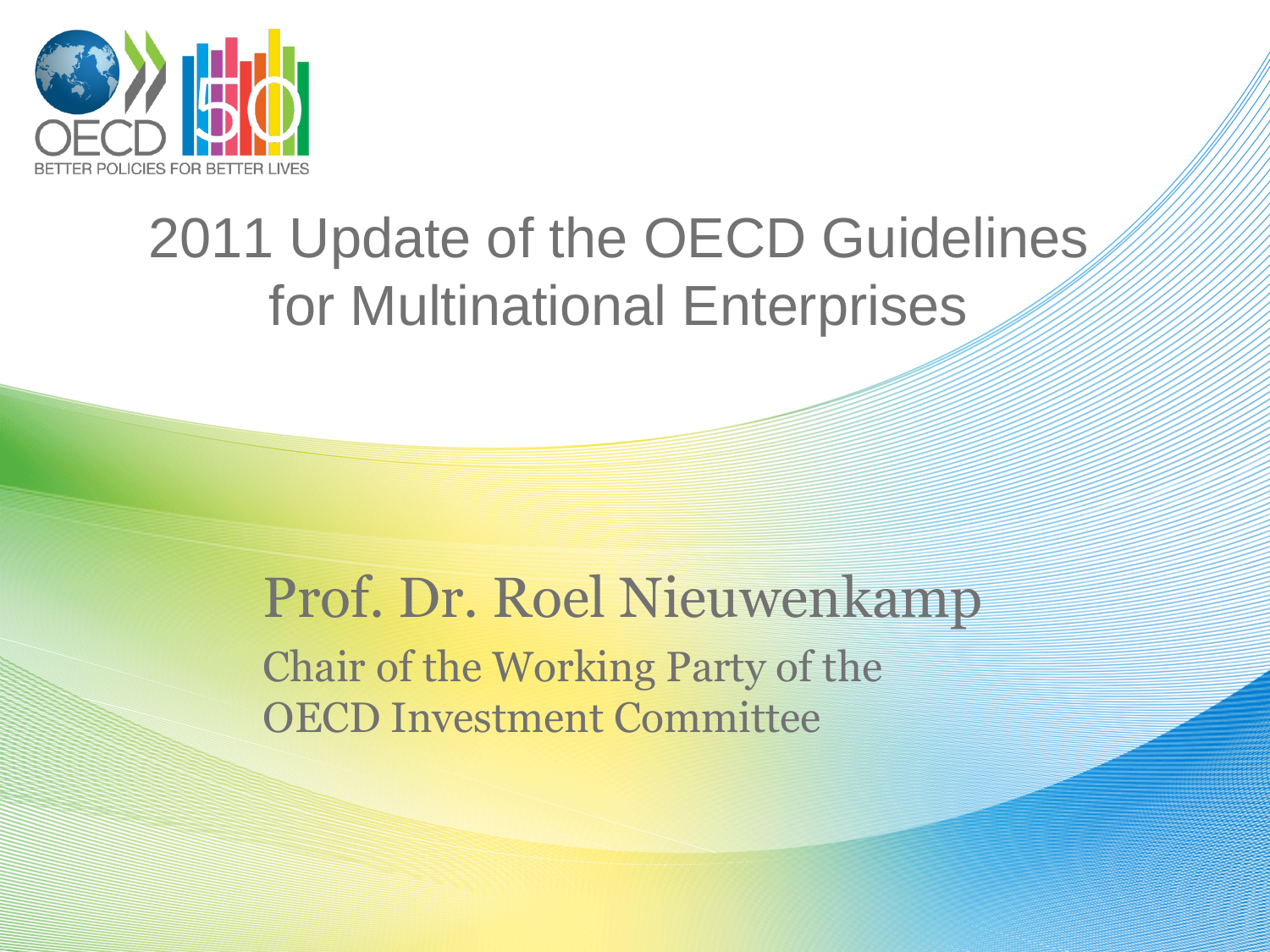#### 1. How has the update come about?

- Since 2000, the landscape of international business has rapidly changed.  $\rightarrow$  Emerging economies, outsourcing, financial crisis, climate change
- At the UN, the debate on business and human rights was revived in 2008 by Professor John Ruggie with his 'Protect, Respect and Remedy' framework.
- Continuous criticism from civil society on the NCP system
- First discussions among adhering countries on a possible update in mid 2009.
- Adoption of the Terms of Reference for an update on 4 May 2010

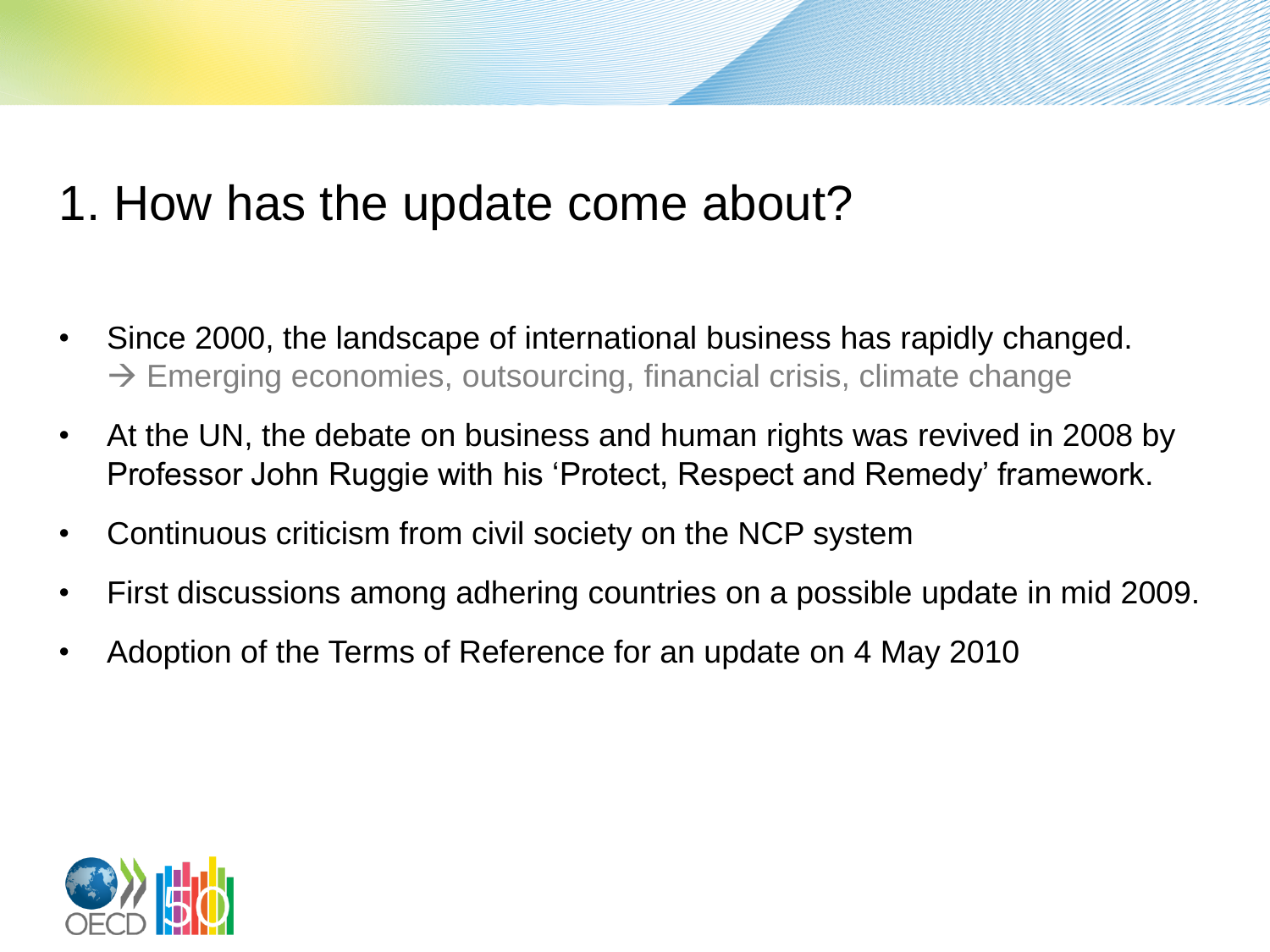#### 2.<sup>1</sup> What did the update process look like?

- Terms of Reference concluded after broad consultation with stakeholders
- Update was conducted by the Working Party of the OECD Investment **Committee**
- Regular consultation with stakeholders and experts (human rights, reporting)
- Advisory Group consisting of key players (major countries, business, unions and NGOs)
- Specialised chapters were dealt with by specialised OECD bodies (e.g. labour issues, environment, anti-bribery, taxation)
- First round of negotiations in October 2010, 5th and last round on 29 April 2011

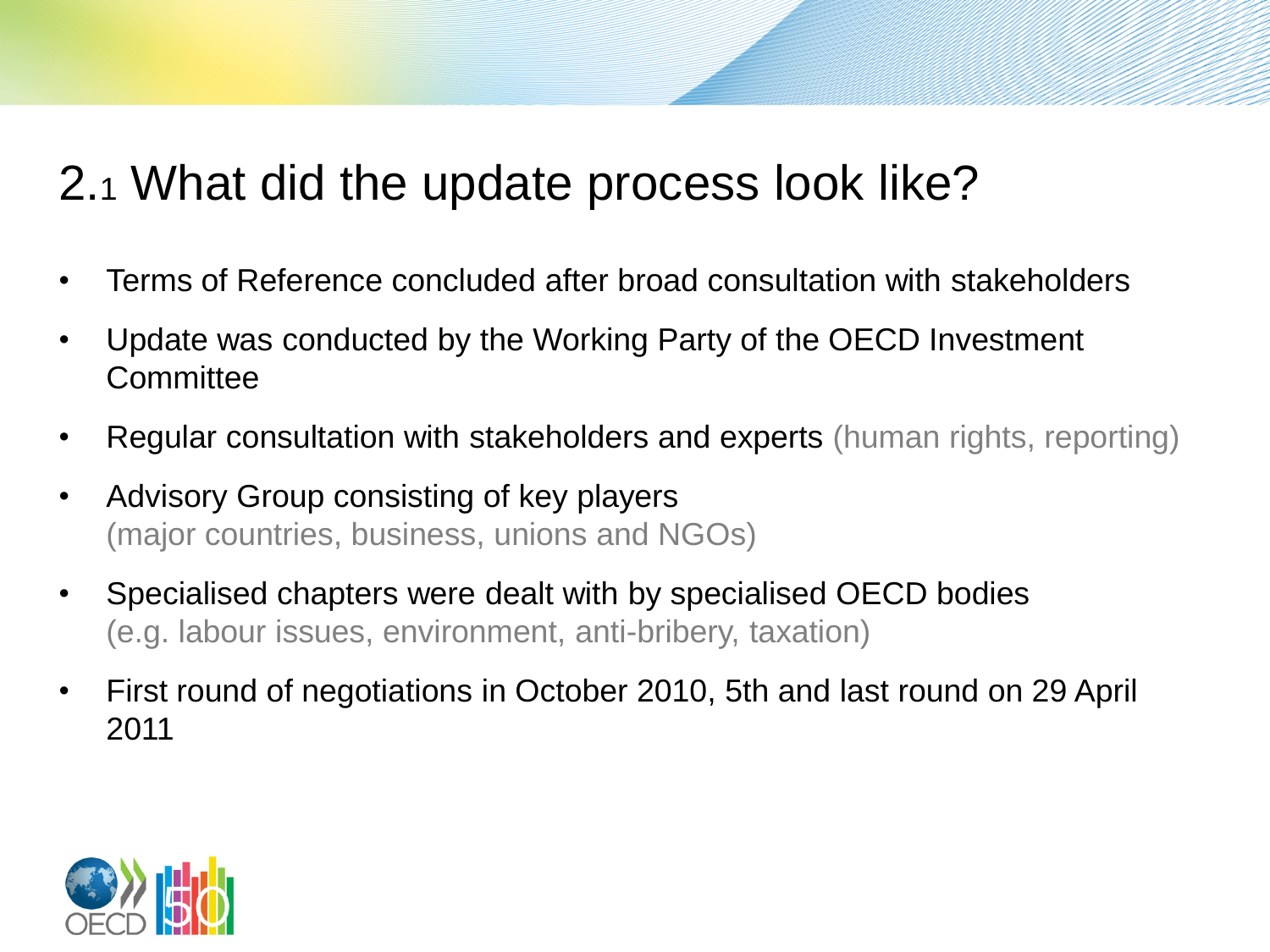#### 2.2 Adoption by the 2011 Ministerial Council Meeting



US Secretary of State, Ms. Hillary Clinton, at the adoption of the update:

"[I]*f you look at these guidelines, they will be helping us determine how supply chains can be changed so that it can begin to prevent and eliminate abuses and violence. We're going to look at new strategies that will seek to make our case to companies that due diligence, while not always easy, is absolutely essential."*

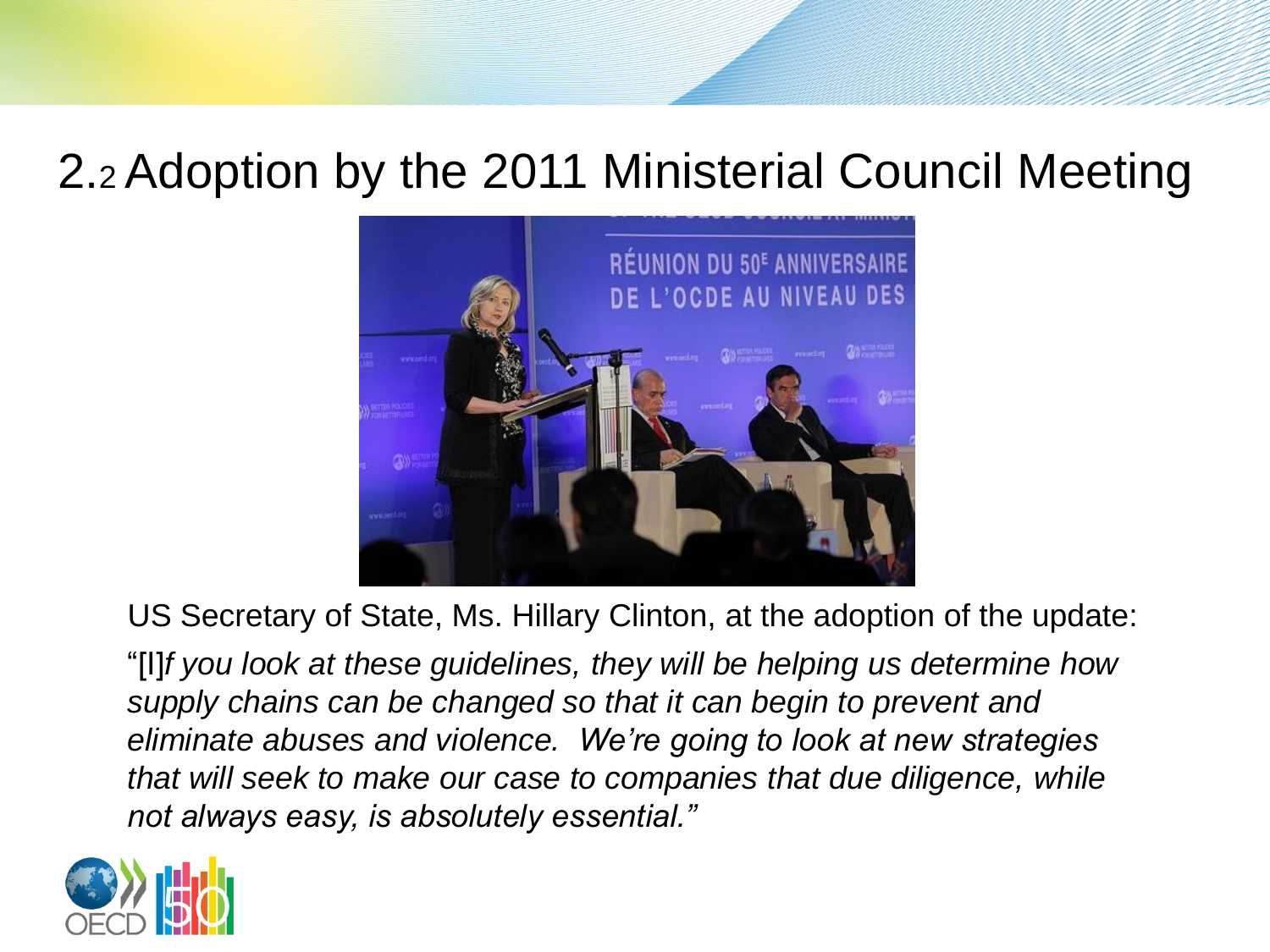### 3.1 Main results: Human Rights Chapter

•New chapter IV: Human Rights •In line with the work of Professor John Ruggie

*States have the duty to protect human rights. Enterprises should (…):*

- *Respect human rights, which means they should avoid infringing on the human rights of others and should address adverse human rights impacts with which they are involved.*
- *Within the context of their own activities, avoid causing or contributing to adverse human rights impacts and address such impacts when they occur.*
- *Seek ways to prevent or mitigate adverse human rights impacts that are directly linked to their business operations, products or services by a business relationship, even if they do not contribute to those impacts.*
- *Carry out human rights due diligence as appropriate to their size, the nature and context of operations and the severity of the risks of adverse human rights impacts.*

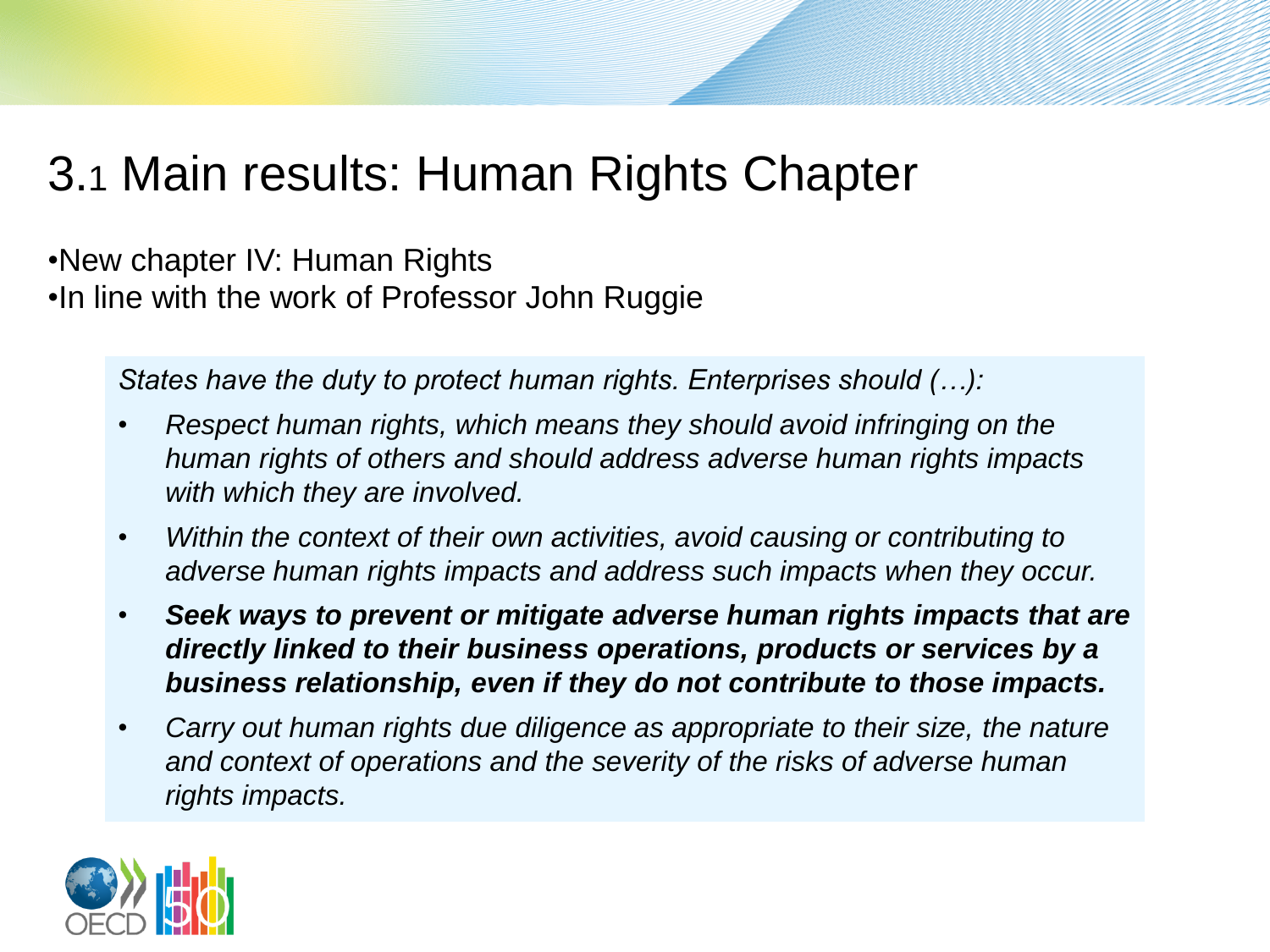### 3.2 Main results: Due Diligence and Supply Chain

- Scope of application of the Guidelines extended from investment to business relationships, including suppliers, agents and franchises
- Risk-based due diligence main tool to prevent adverse impact.

#### *Enterprises should:*

- *Carry out risk-based due diligence , (…), to identify, prevent and mitigate actual and potential adverse impacts (…), and account for how these impacts are addressed.*
- *Avoid causing or contributing to adverse impacts on matters covered by the Guidelines, through their own activities, and address such impacts when they occur.*
- *Seek to prevent or mitigate an adverse impact where they have not contributed to that impact, when the impact is nevertheless directly linked to their operations, products or services by a business relationship.*

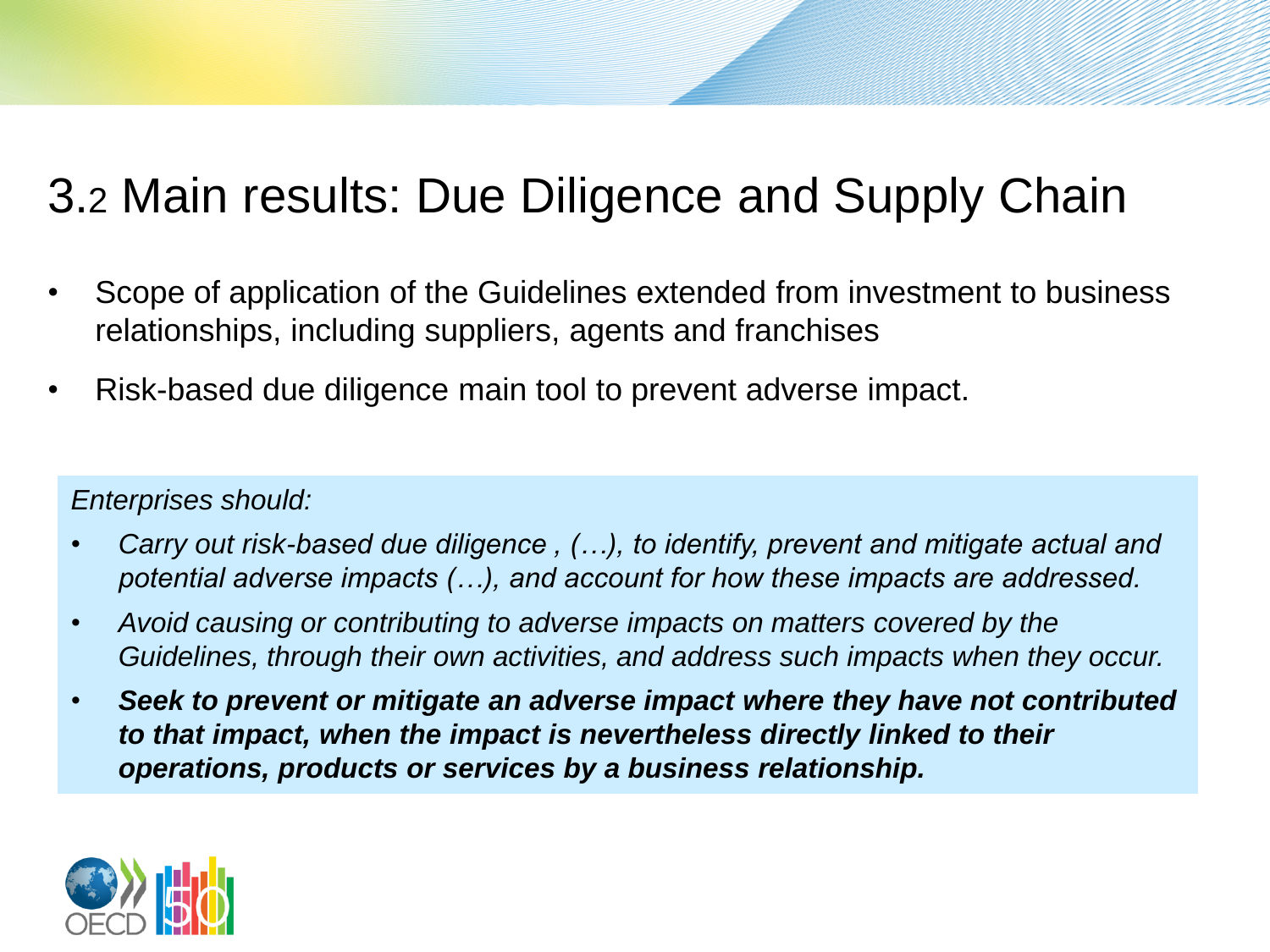### 3.3 Main results: Stakeholder engagement and decent living wage

#### *Enterprises should:*

*"Engage with relevant stakeholders in order to provide meaningful opportunities*  for their views to be taken into account in relation to planning and decision making *for projects or other activities that may significantly impact local communities."* (Chapter II. General Policies, paragraph A.14)

*"(…) in developing countries, where comparable employers may not exist, provide the best possible wages, benefits and conditions of work (…)."* (Chapter V. Employment and Industrial Relations, paragraph 4.b)

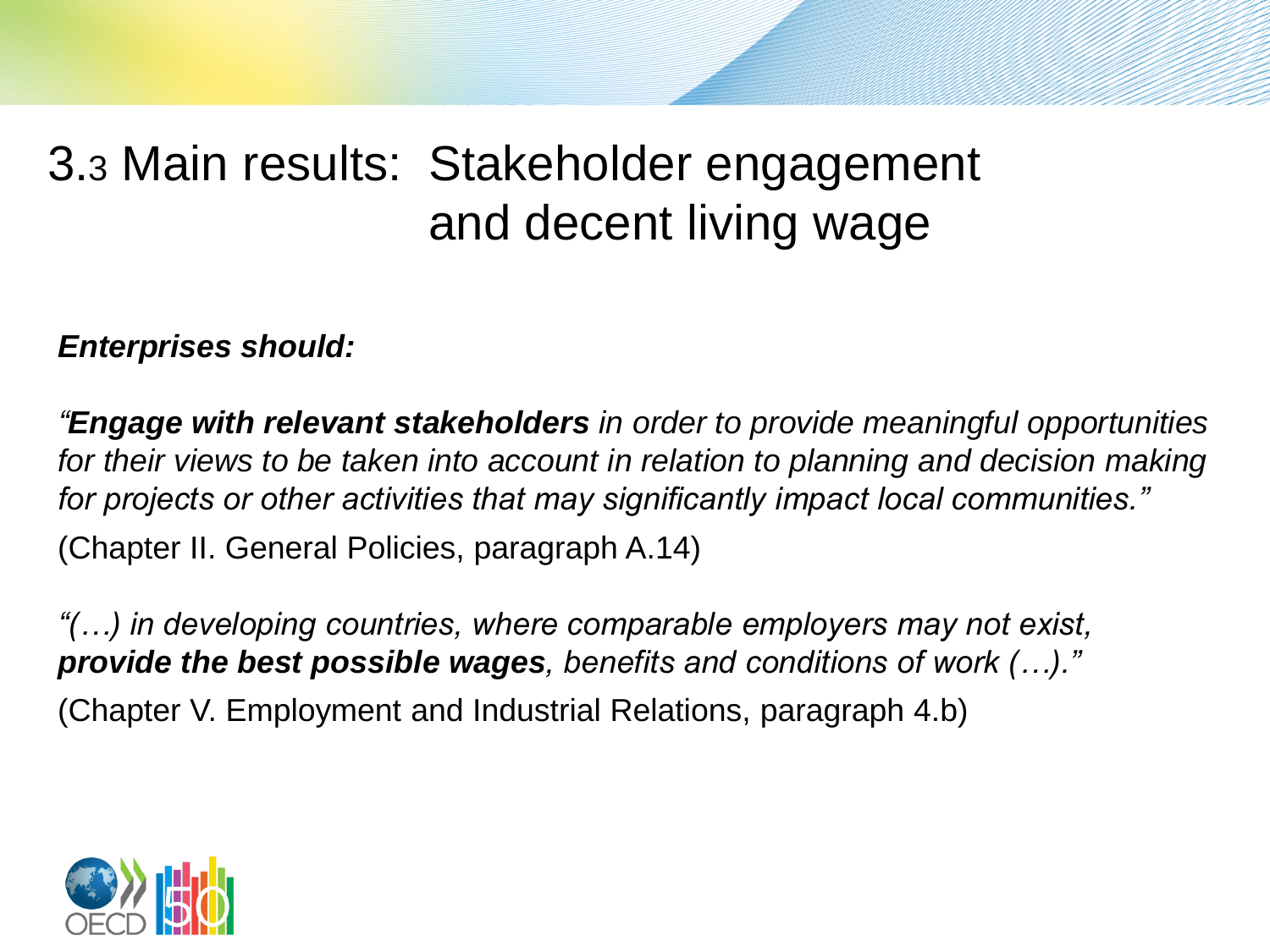### 3.4 Main results: NCP Procedures

Conceptual improvements: NCPs must act in a manner that is impartial, predictable, equitable and compatible with the Guidelines. ('Ruggie criteria')

Practical improvements: additional guidance for the NCP complaints procedure regarding:

- Issuing statements on cases when closed;
- Dealing with parallel proceedings
- Indicative timeframes

Institutional improvements:

- NCP peer learning to enhance functional equivalence
- Proactive CSR agenda of the OECD Investment Committee
- Greater role for the OECD in promotion and supporting NCPs

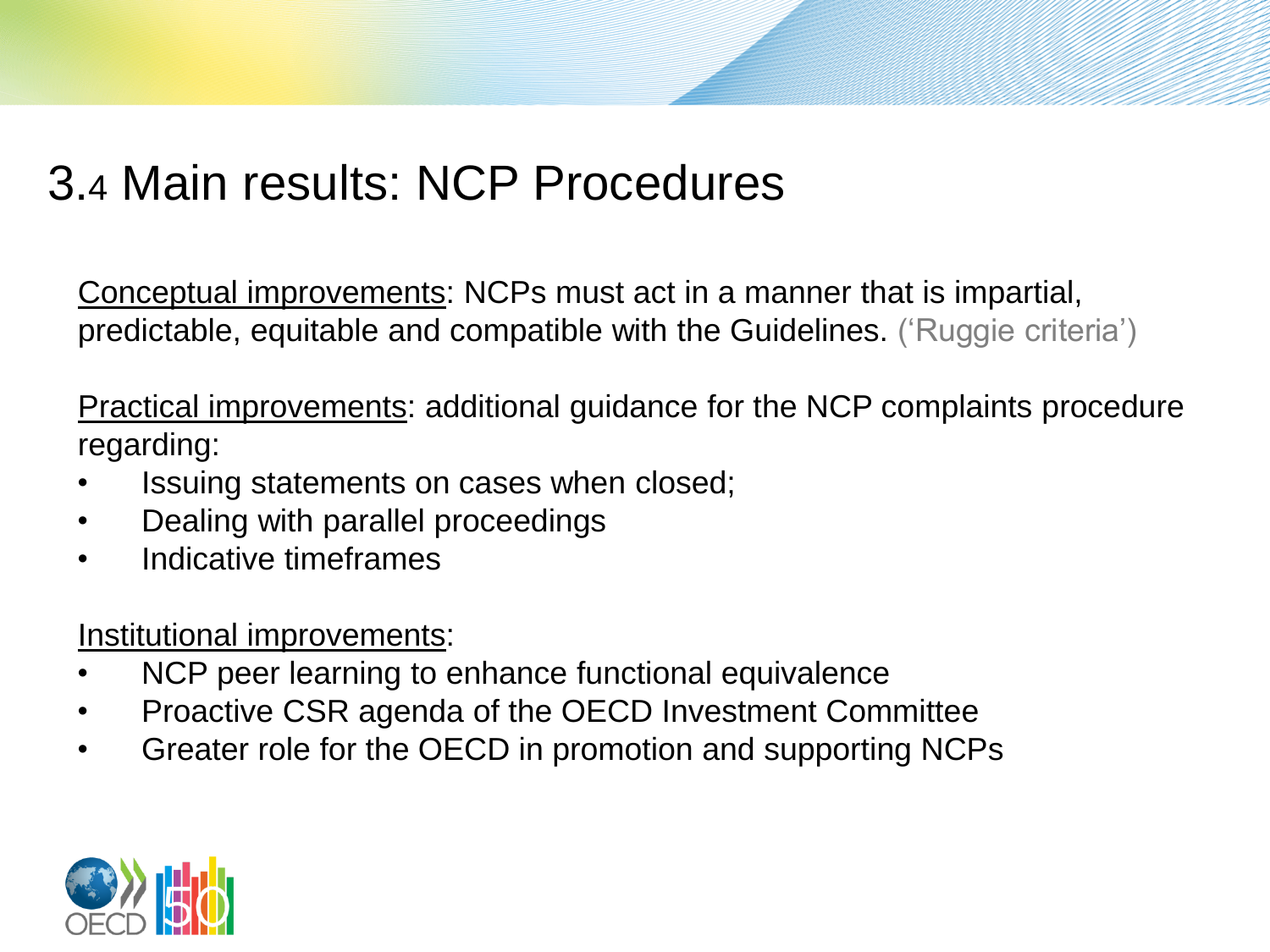#### 3.5 Main results: IC's Proactive Agenda

- Focus on positive role MNEs can play in sustainable development
- Development of practical tools or guidance  $\rightarrow$  Example: due diligence guidance for mining sector
- Development in co-operation with NCPs, BIAC, TUAC and OECD Watch
- The IC will use suggestions made this week when discussing its proactive agenda in October
- NCPs will function as antennas for the IC year round